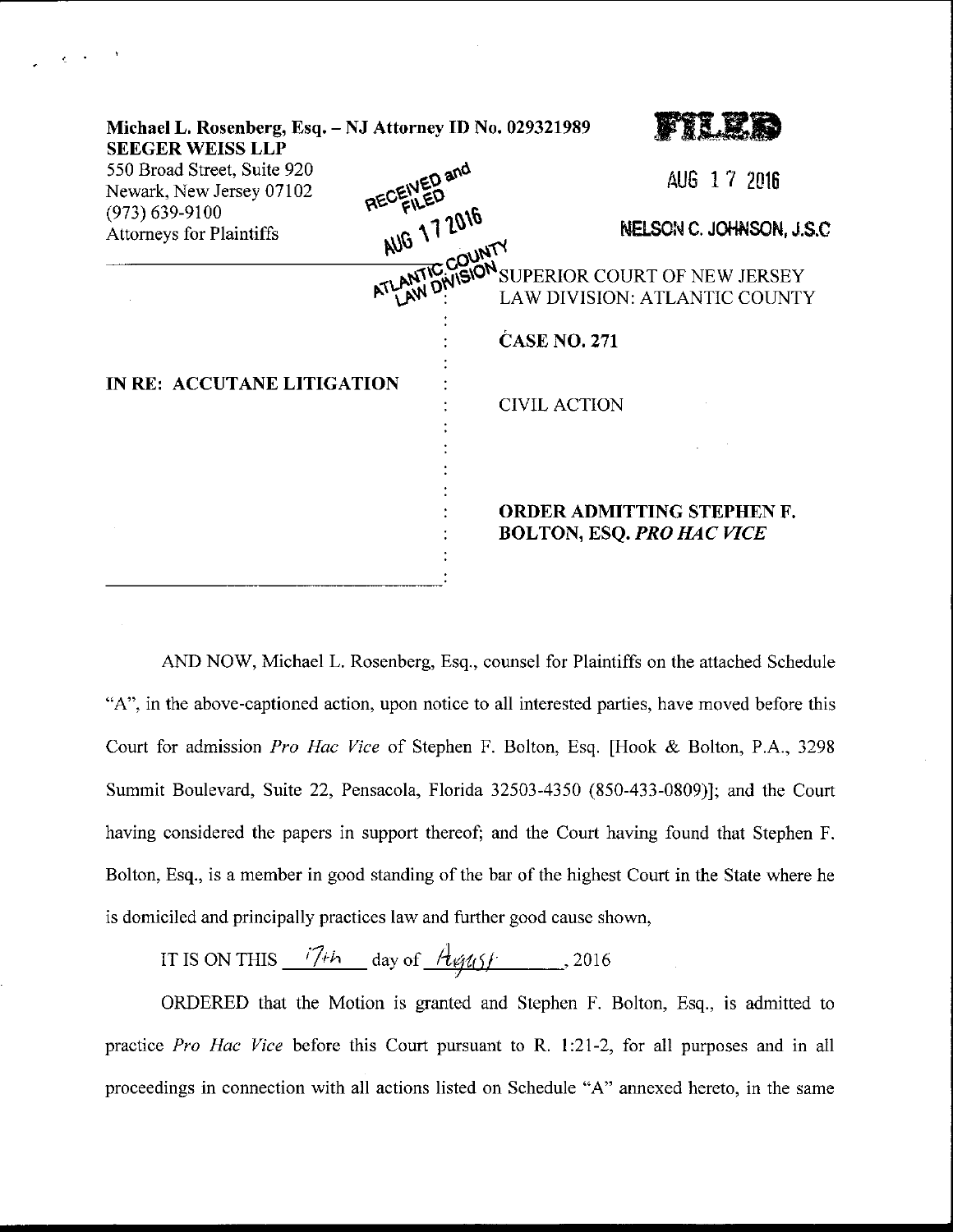manner as an attorney who is admitted to practice in this State and is domiciled and maintains an

office for the practice of law in the State of New Jersey, provided that he shall:

- 1. abide by the Rules of Court for the State of New Jersey, including all disciplinary rules;
- 2. consent to the appointment of the Clerk of the Supreme Court as an agent upon whom service of process may be made for all actions against him and his firm that may arise out of his participation in this matter;
- 3. notify the Court immediately of any matter affecting his standing before this Court; and
- 4. have all pleadings and other papers filed in this Court signed by an attorney-atlaw of this Court employed by the firm of Seeger Weiss LLP, who shall be responsible for the conduct of Stephen F. Bolton, Esq., and it is further

ORDERED Stephen F. Bolton, Esq., shall make payment of fees as provided in the New

Jersey Rules of Court, R. 1:28-1(b), 1:28-2 and 1:28b-1(e), within thirty (30) days of the date of

this order, and it is further

 $\mathbf{g} = \mathbf{g} \times \mathbf{g}$ 

ORDERED that the Clerk of this Court shall forward a copy of this Order to the

Treasurer of the New Jersey Fund for Client Protection; and it is further

ORDERED that copies of this Order shall be served by attomeys for Plaintiffs on the attached Schedule "A", upon counsel for the defendants within seven (7) days of the receipt thereof.

HON. NELSON C. JOHNSON. J.S.C.